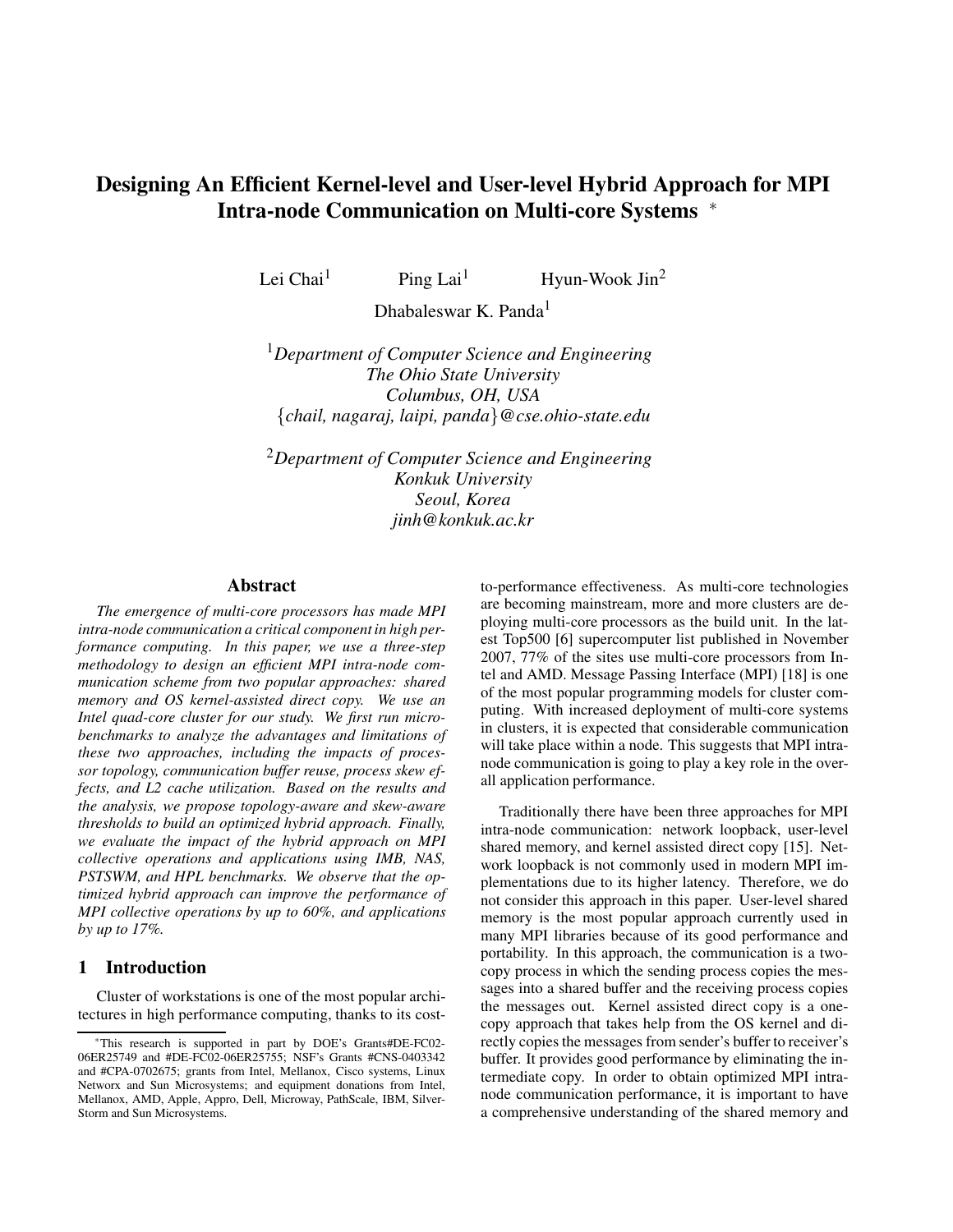kernel-assisted approaches and improve upon them. To achieve this goal, in this paper we design and develop a set of experiments and optimization schemes, and aim to answer the following questions:

- *What are the performance characteristics of these two approaches?*
- *What are the advantages and limitations of these two approaches?*
- *Can we design a hybrid scheme that takes advantages of both approaches?*
- *Can applications benefit from the hybrid scheme?*

We have carried out this study on an Intel quad-core (Clovertown) cluster. We use a three-step methodology. We use MVAPICH [2] (shared memory) and MVAPICH-LiMIC2 [16] (kernel-assisted direct copy) as the MPI libraries. We start from micro-benchmarks and study the impacts of processor topology, communication buffer reuse, and process skew effects on these two approaches. We also profile the L2 cache utilization. Based on the experimental results and analysis we then propose topology-aware and skew-aware thresholds to build an efficient hybrid approach. Finally, we evaluate the impact of the hybrid approach on MPI collective operations and applications using IMB, NAS, PSTSWM, and HPL benchmarks. We observe that the hybrid approach can improve the performance of MPI collective operations by up to 60%, and applications by up to 17%.

The rest of the paper is organized as follows: We provide an overview of the background knowledge in Section 2, including multi-core systems, shared memory approach used in MVAPICH, and LiMIC/LiMIC2 approach. The results and analysis of micro-benchmarks are presented in Section 3. Section 4 illustrates the design of an efficient hybrid approach and Section 5 presents the impact of the hybrid design on MPI collective operations and applications. We discuss related work in Section 6. Finally, we conclude this paper and point out future work in Section 7.

# **2 Overview of Multi-core Processors and MPI Intra-node Communication**

In this section, we introduce multi-core processors and MPI intra-node communication approaches. Since network loopback is not commonly used, we focus on the shared memory and kernel-assisted direct copy approaches.

#### **2.1 Multi-core Processors**

"Multi-core" means to integrate two or more complete computational cores within a single processor chip. It speeds up application performance by dividing the workload among multiple processing cores instead of using one "super fast" single processor. Multi-core processor is also referred to as *Chip Multiprocessor* (CMP). Since a processing core can be viewed as an independent processor, in this paper we use *processor*, *CPU*, and *core* interchangeably.



**Figure 1. Illustration of Intel Clovertown Processor**

There are various alternatives in designing cache hierarchy organization and memory access model for multi-core processors. In this paper, we use an Intel quad-core cluster as the experimental platform. This processor also has the code name Clovertown. Figure 1 illustrates the highlevel architecture of the processor. In our system, each node is equipped with two Intel Clovertown sockets. On each socket there are four cores, and two of them share a 4MB L2 cache. Therefore, there are three cases of intra-node communication, and in this paper we refer to them as *shared cache*, *intra-socket*, and *inter-socket*, respectively (See Figure 1).

### **2.2 Shared Memory Based Approach in MVA-PICH**

MVAPICH [2] is a high-performance MPI implementation over InfiniBand clusters, used by more than 700 organizations world-wide. MVAPICH currently uses a user-space shared memory approach for intra-node communication.

For small and control messages, each pair of processes has two shared memory buffers, holding messages in each direction. Each send/receive involves two copies. The sending process writes data from its source buffer into the shared buffer. The receiving process copies the data from this shared buffer into its destination buffer. The protocol used for small and control messages is *eager* protocol.

For large messages, each process maintains a pool of fixed sized buffers, which is used by the process to send messages to any other process. There are three benefits of using the shared buffer pool for large messages. First, the pool size does not increase in proportion to the number of processes. Second, the messages can be sent in a pipelined manner. Third, as soon as the data is copied by the receiving process, the buffer can be reused by the sending process, which may improve L2 cache utilization. The protocol used for large messages is *rendezvous* protocol.

The detailed design is described in [13].

### **2.3 LiMIC/LiMIC2**

LiMIC is a Linux kernel module that directly copies messages from the user buffer of one process to another. It improves performance by eliminating the intermediate copy to shared memory buffer. The first generation of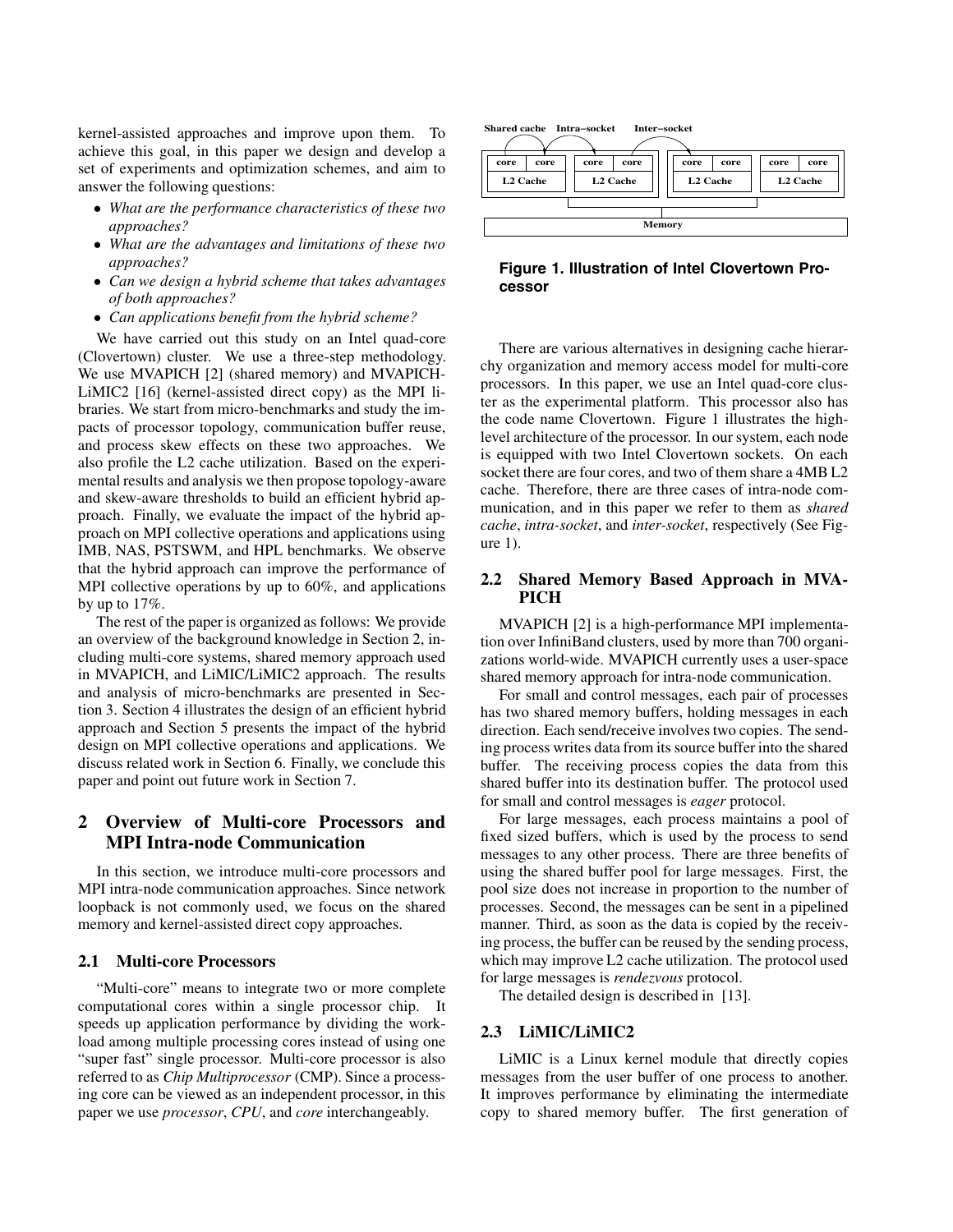LiMIC [15] is a stand-alone library that provides MPI-like interfaces, such as LiMIC send and LiMIC recv. The second generation, LiMIC2 [16], provides a set of lightweight primitives that enables MPI libraries to do memory mapping and direct copy, and relies on the MPI library for message matching and queueing. In this paper, we use MVAPICH-LiMIC2, which integrates MVAPICH with LiMIC2 for intra-node communication.

# **3 Performance Evaluation and Analysis: Micro-Benchmarks**

In this section we study the performance of sharedmemory and LiMIC2 approaches using micro-benchmarks. To clearly see the trend, we set the eager threshold to 0 for MVAPICH-LiMIC2 to force all the messages to go through LiMIC2, regardless of their size.

**Testbed:** We use an Intel Clovertown cluster. Each node is equipped with dual quad-core Xeon processor, i.e. 8 cores per node, running at 2.0GHz. Each node has 4GB main memory. The nodes are connected by InfiniBand DDR cards. The nodes run Linux 2.6.18. We conduct the microbenchmark experiments on a single node.

### **3.1 Impact of Processor Topology**

As described in Section 2.1, there are three cases of intranode communication on our system: shared cache, intrasocket, and inter-socket. In this section we examine the bandwidth of MVAPICH and MVAPICH-LiMIC2 in these three cases. We use multi-pair benchmarks [2] instead of single-pair because usually all the cores are activated when applications are running. On our system there are 8 cores per node, so we create 4 pairs of communication. The benchmark reports the total bandwidth for the 4 pairs.

The multi-pair bandwidth results are shown in Figure 2. In this benchmark, each sender sends 64 messages to the receiver. Each message is sent from and received to a different buffer. The send buffers are written at the beginning of the benchmark. When the receiver gets all the messages, it sends an acknowledgement. We measure the bandwidth achieved in this process.

From Figure 2(a), we see that MVAPICH performs better than MVAPICH-LiMIC2 up to 32KB for the shared cache case. In this case, because the two cores share the L2 cache, memory copies only involve intra-cache transactions as long as the data can fit in the cache. Therefore, although there is one more copy involved in MVAPICH, the cost of the extra copy is so small that it hardly impacts performance. On the other hand, MVAPICH-LiMIC2 uses operations such as trapping to the kernel and mapping memory. This overhead is sufficiently large to negate the benefit of having only one copy. Therefore, only for large messages that cannot totally fit in the cache we can see the benefit with MVAPICH-LiMIC2. We note that the L2 cache on our system is 4MB and shared between two cores; essentially each

core has about 2MB cache space. Since in this experiment the window size is 64, for 32KB messages the total buffer is already larger than the available cache space (32KB x 64  $= 2MB$ ).

In comparison, if the cores do not share cache, then MVAPICH-LiMIC2 shows benefits for a much larger range of message sizes, starting from 2KB for intra-socket and 1KB for inter-socket (see Figures  $2(b)$  and  $2(c)$ ). This is because in these two cases memory copies involve either cache-to-cache transaction or main memory access, which is relatively expensive. Therefore, saving a copy can improve performance significantly. We observe that with MVAPICH-LiMIC2, bandwidth is improved by up to 70% and 98% for intra-socket and inter-socket, respectively.

### **3.2 Impact of Buffer Reuse**

Figure 2 clearly shows that communication is more efficient if the buffers are in the cache. Buffer reuse is one of the most commonly used strategies to improve cache utilization. In this section we examine the impact of buffer reuse on MVAPICH and MVAPICH-LiMIC2. There is no buffer reuse in the benchmark used in Section 3.1 since each message is sent from and received to a different buffer. To simulate the buffer reuse effect in applications, we modify the benchmark to run for multiple iterations so that starting from the second iteration the buffers are reused. In the beginning of each iteration we rewrite the send buffers with new content.

The intra-socket results are shown in Figure 3. The shared cache and inter-socket results follow the same trend. From Figure 3 we can see that the performance of both MVAPICH and MVAPICH-LiMIC2 improves with buffer reuse. This is mainly due to cache effect: starting from the second iteration, the buffers may already reside in the cache. For messages larger than 32KB, buffer reuse does not affect the performance of either MVAPICH or MVAPICH-LiMIC2 because the total buffer size is already larger than the cache size (32KB x  $64 = 2MB$ ).

Comparing the performance of MVAPICH and MVAPICH-LiMIC2 in the buffer reuse situation, we see that the benefit of using MVAPICH-LiMIC2 is larger than that in the no buffer-reuse case for medium messages. The reason is that MVAPICH-LiMIC2 does not use the intermediate buffer for data transfer, and thus has better cache utilization. We analyze cache utilization in detail in Section 3.3. From the results shown in this section we conclude that applications that have more buffer reuse potentially benefit more from MVAPICH-LiMIC2.

A similar trend can be observed with multi-pair latency test too. The results are not shown here to avoid redundancy.

### **3.3 L2 Cache Utilization**

In this section, we analyze the cache effect in the buffer reuse experiment.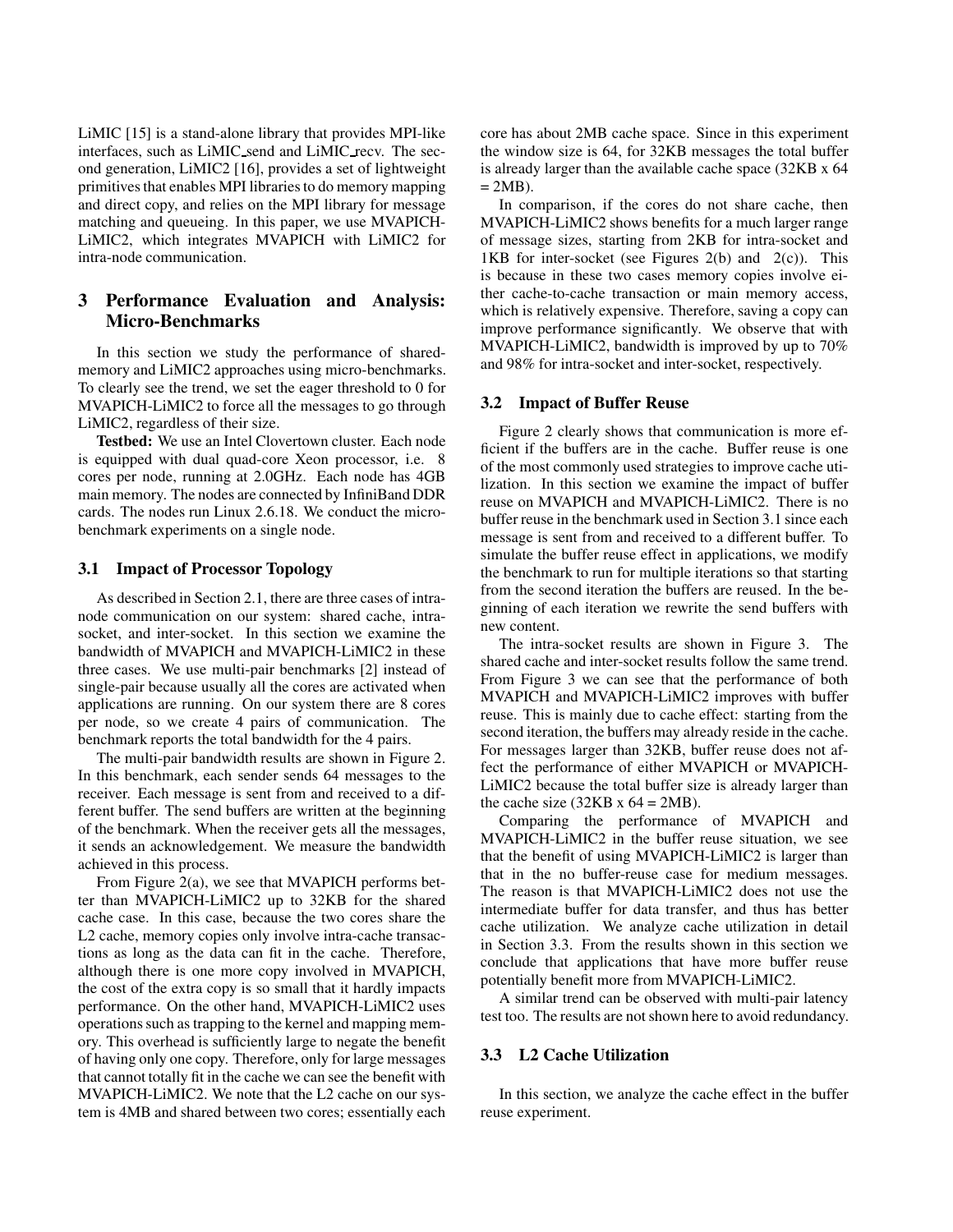





**Figure 3. Impact of Buffer Reuse (Intrasocket)**



**Figure 4. L2 Cache Misses**

We use the same benchmark as in Section 3.2, and use *OProfile* [4] to profile the L2 cache misses during the experiment. We show the number of L2 cache misses as well as the improvement in cache utilization achieved by MVAPICH-LiMIC2 over MVAPICH in Figure 4. We start from 1KB since MVAPICH-LiMIC2 shows better performance starting from 1KB in Figure 3. As expected, we see that cache misses increase with increase in message size. For the whole range of message sizes, MVAPICH-LiMIC2 has fewer cache misses than MVAPICH, showing a constant improvement of about 7% when the message is larger than 16KB. This is because MVAPICH-LiMIC2 does not involve an intermediate buffer like MVAPICH. Another interesting observation is that the improvement percentage presents almost the same trend as the performance compar-



**Figure 5. Process Skew Benchmark**

ison in Figure 3. This further explains the benefits obtained by MVAPICH-LiMIC2 and demonstrates our conclusion in Section 3.2.

#### **3.4 Impact of Process Skew**

Process skew can potentially degrade application performance. In this section, we want to examine the ability of MVAPICH and MVAPICH-LiMIC2 to overcome process skew effect.

As we described in Section 2.3, MVAPICH-LiMIC2 copies messages directly from the sender's user buffer to the receiver's user buffer with the help of the OS kernel. Therefore, a send operation cannot complete until the matching receive completes. This means that the MVAPICH-LiMIC2 performance might potentially be influenced by process skew. On the other hand, MVAPICH uses an intermediate buffer and eager protocol for small and medium messages, as we described in Section 2.2. This means that for small and medium messages, a send operation simply involves copying message to the intermediate buffer without interaction with the receive process. Therefore, MVAPICH is potentially more skew-tolerant.

We have designed a benchmark that simulates the process skew effect. Figure 5 illustrates the algorithm. There are two processes involved, a producer and a consumer. The producer computes for *c1* amount of time, and then sends the intermediate result to the consumer using the nonblocking *MPI Isend*. The consumer receives this message using the blocking *MPI Recv*, and does further processing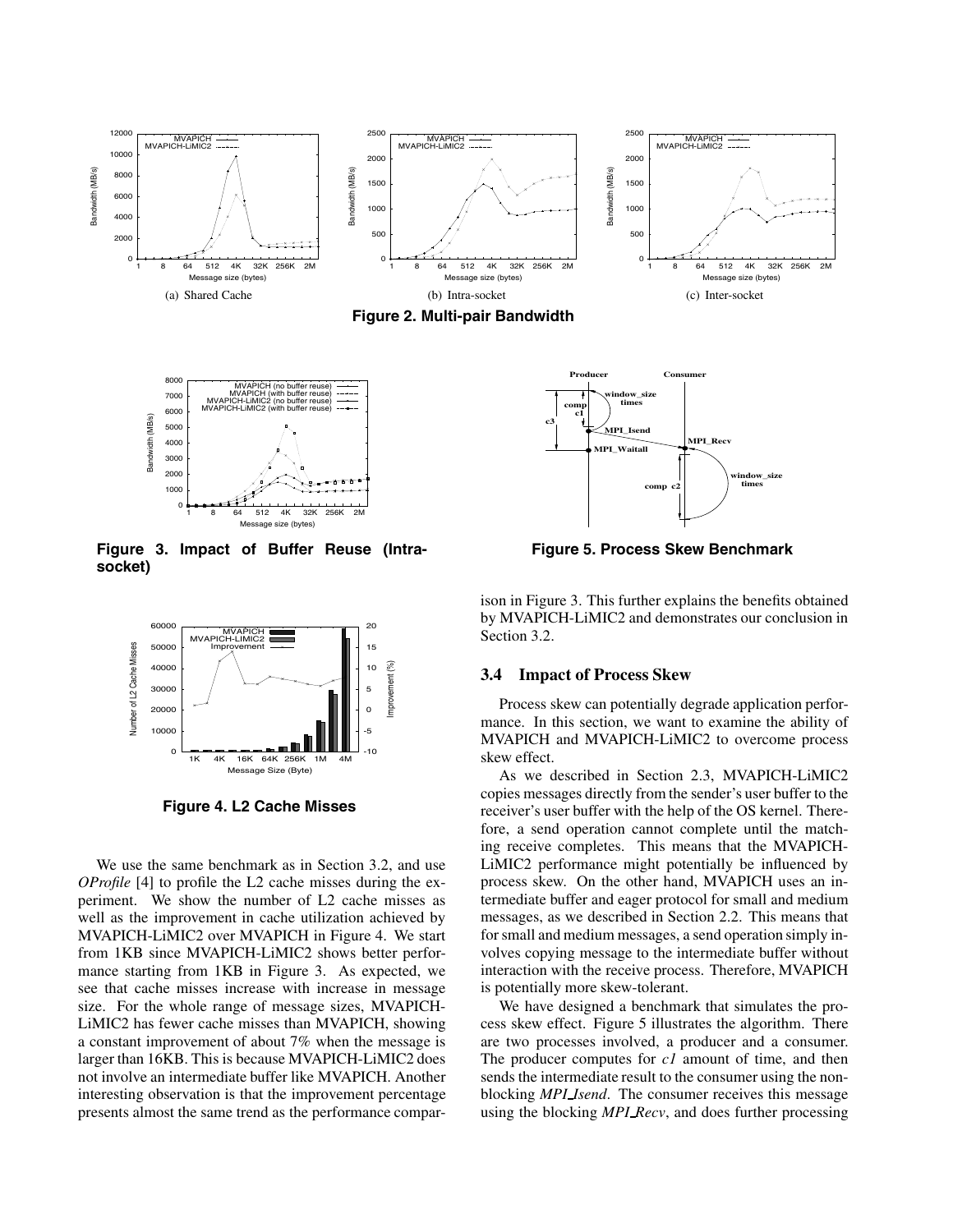

**Figure 6. Impact of Process Skew**

on it for *c2* amount of time. This process repeats for *window size* iterations, and then the producer calls *MPI Waitall* to make sure all the *MPI Isend*'s have been completed. This kind of scenario is commonly used in many applications. We set *c2* to be much larger than *c1* so that the two MPI processes are skewed. We measure the total amount of time that the producer needs to complete this process, shown as *c3* in Figure 5. This is essentially the latency on the producer side before it can continue with other computation work.

Based on the characteristics of MVAPICH and MVAPICH-LiMIC2, theoretically we expect them to perform as follows:

 $c3(MVAPICH) = (c1 + t(MPI\_Isend))$  \* window\_size + *t(MPI Waitall)*

 $c3(MVAPICH-LiMIC2) = (t(MPI\_Recv) + c2) * win$ *dow size + t(MPI Waitall)*

Since *c2* is much larger than *c1*, we can expect *c3(MVAPICH-LiMIC2)* to be much larger than *c3(MVAPICH)*.

We show the experimental results in Figure 6. In this experiment, we set the message size as 16KB, *c1=1us* and *window\_size*=64, and record the producer latency  $(c3)$  with different consumer computation time (*c2*). From Figure 6, we can see that the experimental result conforms to the theoretical expectation that *c3(MVAPICH)* is much lower than *c3(MVAPICH-LiMIC2)*. Further, *c3(MVAPICH)* does not increase as *c2* increases, indicating that MVAPICH is more resilient to process skew. On the other hand, *c3(MVAPICH-LiMIC2)* grows linearly as *c2* increases, which could be a potential limitation of MVAPICH-LiMIC2. We will describe optimizations to best combine shared memory and LiMIC2 in Section 4.2 to alleviate process skew effect.

### **4 Designing the Hybrid Approach**

From the micro-benchmark results and analysis, we have seen that MVAPICH and MVAPICH-LiMIC2 both have advantages and limitations in different situations and for different message sizes. In this section, we propose two optimization schemes, topology-aware thresholds and skewaware thresholds, that efficiently combine the shared memory approach in MVAPICH with LiMIC2.

#### **4.1 Topology Aware Thresholds**

We need to carefully decide the threshold to switch from shared memory to LiMIC2 in order to efficiently combine these two approaches. From the results shown in Section 3.1, we know that the performance characteristics of MVAPICH and MVAPICH-LiMIC2 are different for different intra-node communication cases (shared cache, intrasocket, and inter-socket). Therefore, a single threshold may not suffice for all the cases. In this section, we illustrate our design of the topology aware thresholds.

The latest Linux kernels have the ability to detect the topology of multi-core processors. The information is exported in "sysfs" file system [19]. The following fields exported under */sys/devices/system/cpu/cpuX/topology/* provide the topology information that we need (*X* in *cpuX* is the CPU number):

- physical package id: Physical socket id of the logical CPU
- core id: Core id of the logical CPU on the socket

By parsing this information, every process has the knowledge about the topology. If the cache architecture is also known (Figure 1), for a given connection, a process knows which case it belongs to - shared cache, intra-socket, or inter-socket. It is thus able to use different thresholds for different cases. Of course, to make sure that the process does not migrate to other processors, we use the *CPU affinity* feature provided by MVAPICH [2].

Based on the results in Figure 2, we use 32KB as the threshold for the shared cache case, 2KB for intra-socket, and 1KB for inter-socket. After we apply these thresholds, we have the optimized results for all the cases.

The topology detection method discussed in this section can be used on other Linux based platforms too, such as AMD multi-core systems. Also, different kinds of optimizations can be applied based on topology information and platform features.

### **4.2 Skew Aware Thresholds**

We have seen from Section 3.4 that the shared memory approach used in MVAPICH is more resilient to process skew for medium messages. On the other hand, MVAPICH-LiMIC2 provides higher performance for medium messages. To take advantages of both methods, we have designed an adaptive scheme that uses shared memory when there is process skew, and LiMIC2 otherwise.

We detect process skew by keeping track of the length of the *unexpected queue* at the receiver side. Messages that are received before the matching receive operations have been posted are called *unexpected messages*. Such requests are queued in an unexpected queue. When the matching receive is posted, the corresponding request is removed from the unexpected queue. Therefore, the length of the unexpected queue reflects the extent of process skew. If the length is larger than the threshold for a long period of time, then the receiver determines that process skew has occurred, and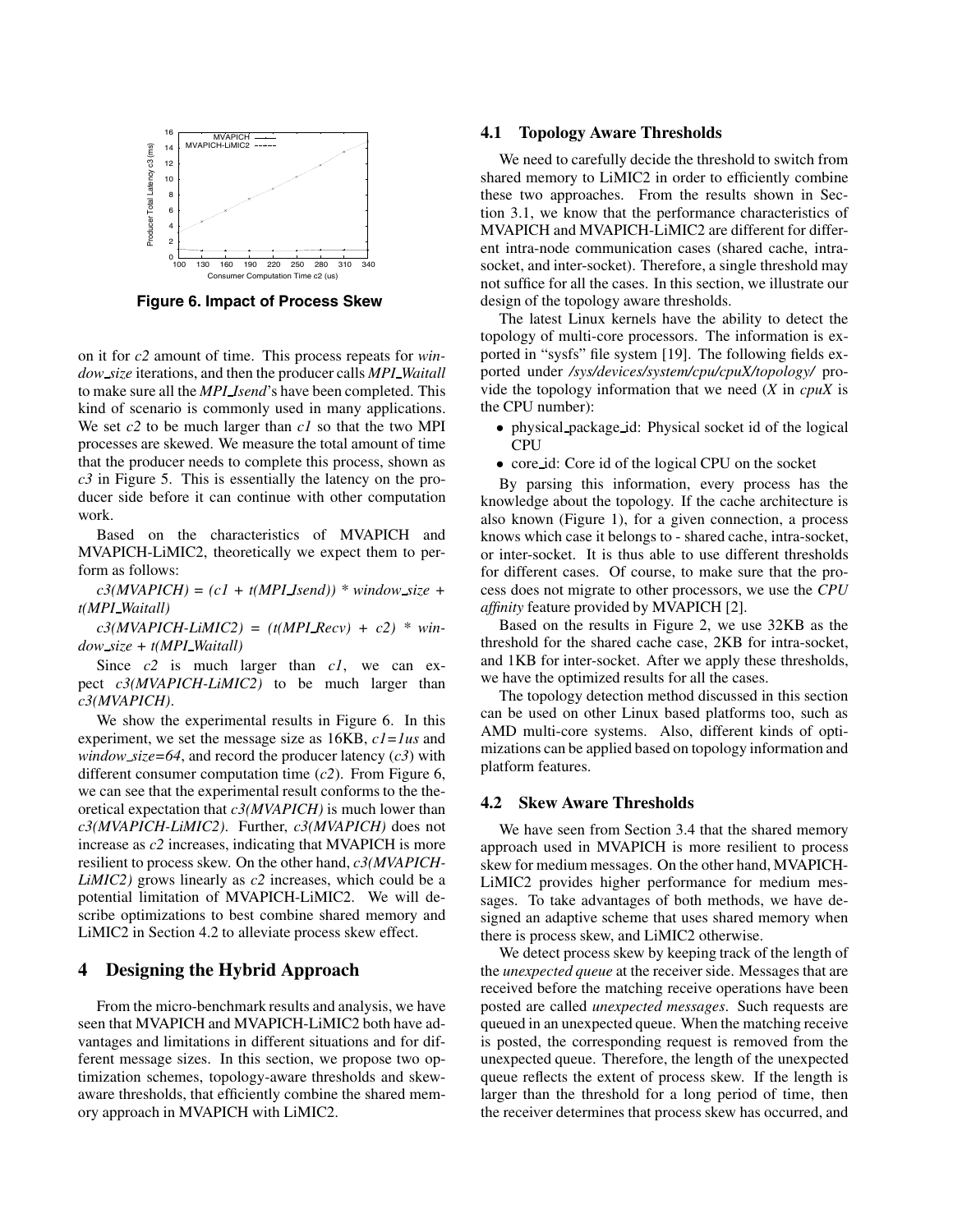

**Figure 7. Impact of Skew Aware Thresholds**

sends a control message to the sender to indicate the situation. Upon receiving this message, the sender increases the threshold to switch to LiMIC2 for this connection so that medium messages will go through shared memory to alleviate the process skew effect. Later if the receiver detects process skew has gone, it can send another control message so that the sender will change back the threshold to use LiMIC2 for higher performance.

We show the results of the skew-aware thresholds in Figure 7. We used the same benchmark with the same set of parameters as described in Section 3.4. We see that the sending process can quickly notice the process skew situation and adapt the threshold to it. As a result, the skew-aware MVAPICH-LiMIC2 achieves much lower producer latency, close to that of MVAPICH.

# **5 Performance Evaluation with Collectives and Applications**

In this section we study the impact of the hybrid approach on MPI collective operations and applications. We refer to the hybrid approach as *MVAPICH-LiMIC2-opt* because it is essentially an optimized version of MVAPICH-LiMIC2. We use Intel MPI Benchmark (IMB) [1] for collectives, and NAS [8], PSTSWM [5] and HPL from HPCC benchmark suite [14] for applications. To better understand the application behaviors and relationship with MPI implementations we have also done profiling to the applications.

### **5.1 Impact on Collectives**

We show the results of three typical collective operations, MPI Alltoall, MPI Allgather, and MPI Allreduce, in Figure 8. MPI collective operations can be implemented either on top of point-to-point communication or directly in the message passing layer using optimized algorithms. Currently MVAPICH-LiMIC2-opt uses point-to-point based collectives and MVAPICH uses optimized algorithms for MPI\_Allreduce for messages up to 32KB [17]. From the figures we see that MPI collective operations can benefit from using MVAPICH-LiMIC2-opt, especially for large messages. The performance improves by up to 60%, 28%, and 21% for MPI Alltoall, MPI Allgather, and MPI Allreduce, respectively. We note that for messages between 1KB and

**Table 1. Message Size Distribution (Single Node 1x8)**

| Apps          | $< 1\mathrm{K}$ | $1K-32K$ | $32K-1M$ | >1M  |
|---------------|-----------------|----------|----------|------|
| CG            | 62%             |          | 38%      |      |
| MG            | 52%             | 28%      | 20%      |      |
| FT            | 17%             |          |          | 83%  |
| <b>PSTSWM</b> | 2%              | $1\%$    | 97%      |      |
| IS            | 44%             | 15%      |          | 41\% |
| LU            | 30%             | 69%      | $1\%$    |      |
| HPL           | 58%             | 37%      | 3%       | 2%   |
| <b>BT</b>     | $1\%$           | $0\%$    | 99%      |      |
| <b>SP</b>     | $1\%$           | 0%       | 99%      |      |

8KB, MVAPICH performs better for MPI Allreduce due to the use of the optimized algorithms. This indicates that the performance of LiMIC2 based collectives can be further optimized by using specially designed algorithms.

#### **5.2 Impact on Applications**

In this section we evaluate the impact of the hybrid approach on application performance. The single-node results are shown in Figures 9 and 10 (Class B for NAS and small problem size for PSTSWM). The corresponding message size distribution is shown in Table 1. The cluster-mode results are shown in Figure 11 (Class C for NAS and medium problem size for PSTSWM), in which we use 8 nodes and 8 processes per node (8x8).

From Figure 9(a) we see that MVAPICH-LiMIC2-opt can improve the performance of FT, PSTSWM, and IS significantly. The improvement is 8% for FT, 14% for PSTSWM, and 17% for IS, respectively. If we look at Figure 10(a) we find that MVAPICH-LiMIC2-opt has better cache utilization for these benchmarks. Most messages used in these benchmarks are large as shown in Table 1. This means that applications that use large messages will potentially benefit from MVAPICH-LiMIC2-opt.

The improvement is under 5% for other benchmarks mostly because these benchmarks do not use many large messages. For BT and SP, although most messages are large, since the fraction of time spent on communication is not significant we do not observe large performance improvement.

From Figure 11 we see that in cluster mode where there is a mix of intra-node and inter-node communication, applications can still benefit from using MVAPICH-LiMIC2-opt, e.g. PSTSWM performance improves by 6%, which suggests that MVAPICH-LiMIC2-opt is a promising approach for cluster computing.

### **6 Related Work**

Buntinas et al. have evaluated five data transfer methods between processes and their applications to MPI on a single-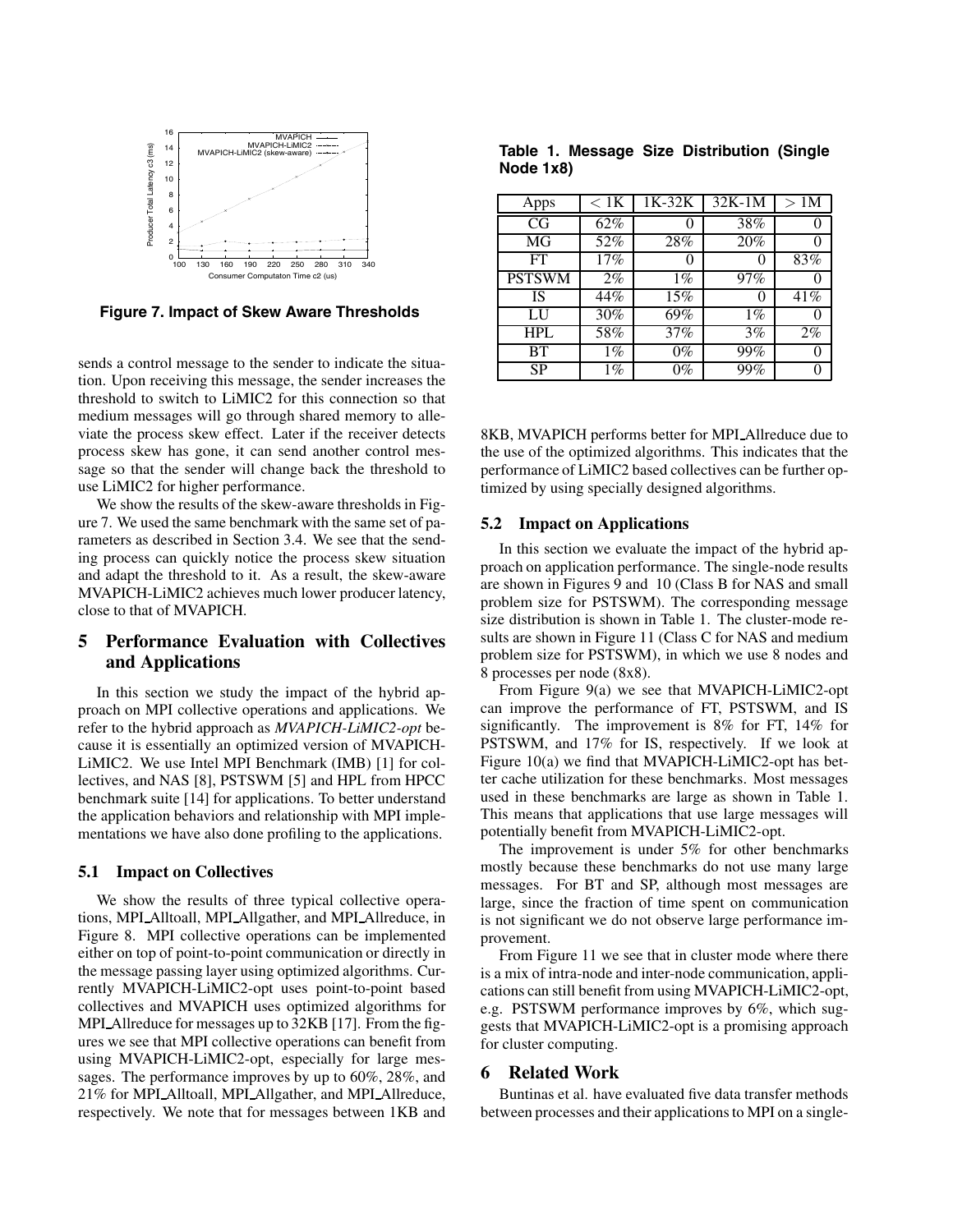

core based 2-way SMP system [9]. However, in this paper, we focus on the shared memory and the OS kernel-assisted direct copy approaches on a multi-core cluster. In addition to performance comparison and analysis we have proposed optimizations to build a hybrid approach and evaluated its benefits on applications.

As multi-core processors emerge, research has been done to understand the application performance on multi-core systems. Work done in [7] presents a scientific workloads characterization on AMD Opteron based multi-core systems. In our previous work [12], we have done a case study on an Intel dual-core cluster that analyzes impact of multi-core architecture on high performance computing.

Researchers have explored OS kernel-assisted approaches for MPI intra-node communication. Besides LiMIC and LiMIC2 discussed in Section 2.3, there are Kaput [11] and I/OAT based approaches [21, 20].

Various MPI implementations besides MVAPICH use the shared memory approach for intra-node communication, such as MPICH2 Nemesis [10], MPICH-MX [3], etc.

### **7 Conclusions and Future Work**

In this paper, we use a three-step methodology to design a hybrid approach for MPI intra-node communication using two popular approaches, shared memory (MVA-PICH) and OS kernel assisted direct copy (MVAPICH-LiMIC2). The study has been done on an Intel quad-core (Clovertown) cluster. We have evaluated the impacts of processor topology, communication buffer reuse, and process skew effects on these two approaches, and profiled the L2 cache utilization. From the results we find that MVAPICH-LiMIC2 in general provides better performance than MVA-PICH for medium and large messages due to fewer number of copies and efficient cache utilization, but the relative performance varies in different situations. For example, depending on the physical topology of the sending and receiving processes, the thresholds to switch from shared memory to LiMIC2 can be different. In addition, if the application has higher buffer reuse rate, it can potentially benefit more from MVAPICH-LiMIC2. We also observe that MVAPICH-LiMIC2 has a potential limitation that it is not as skew-tolerant as MVAPICH. Based on the results and the analysis, we have proposed topology-aware and skew-aware thresholds to build an efficient hybrid approach. We have evaluated the hybrid approach using MPI collective and application level benchmarks. We observe that the hybrid approach can improve the performance of MPI\_Alltoall, MPI\_Allgather, and MPI\_Allreduce by up to 60%, 28%, and 21%, respectively. And for applications, it can improve the performance of FT, PSTSWM, and IS by 8%, 14%, and 17%, respectively.

In the future we plan to study on algorithms to optimize LiMIC2 based collective operations. In addition, we plan to do evaluation and analysis on other platforms, such as AMD dual-core and quad-core systems. We also plan to do in-depth studies on how the improvements in MPI intranode communication benefit the application performance.